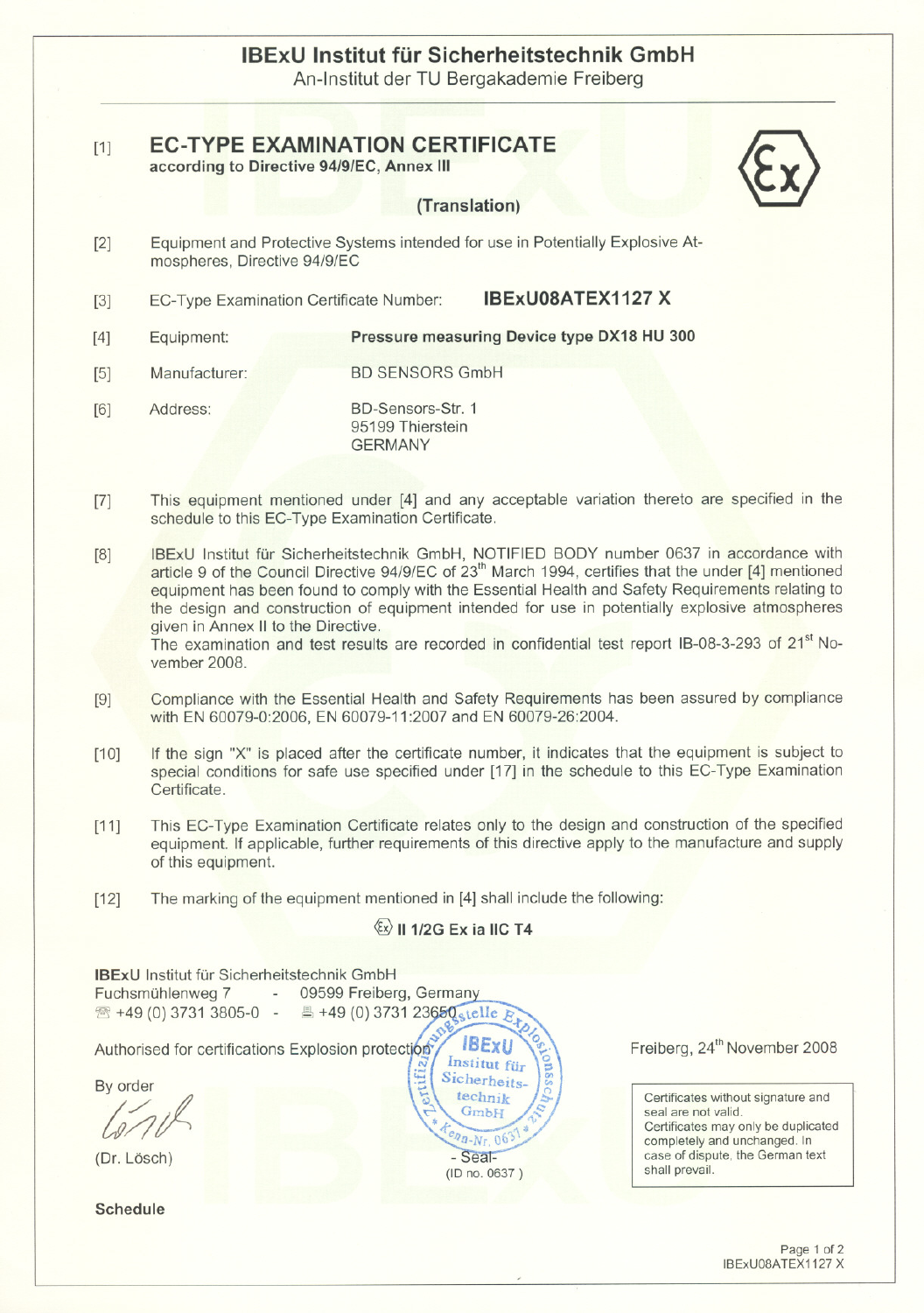# **IBExU Institut tür Sicherheitstechnik GmbH**

An-Institut der TU Bergakademie Freiberg

| $[13]$ | <b>Schedule</b>                                                                                                                                                                                                                                                                                                                                                      |                                                                                                                         |  |  |
|--------|----------------------------------------------------------------------------------------------------------------------------------------------------------------------------------------------------------------------------------------------------------------------------------------------------------------------------------------------------------------------|-------------------------------------------------------------------------------------------------------------------------|--|--|
| $[14]$ | to the EC-TYPE EXAMINATION CERTIFICATE IBExU08ATEX1127 X                                                                                                                                                                                                                                                                                                             |                                                                                                                         |  |  |
| $[15]$ | <b>Description of equipment</b><br>The pressure measuring device DX18 HU 300 describes a pressure transmitter in the high-grade<br>steel enclosure with process tap. The equipment can be used in the separating wall any divided<br>each other zone 0 and 1. As power supply specified intrinsically safe power supplies of the cate-<br>gory "ia" have to be used. |                                                                                                                         |  |  |
|        | Category 1/2 equipment<br>The process connection of the pressure measurement device may be employed in zone 0 (tem-<br>perature from -20 °C to +60 °C, pressure from 0.8 bar to 1.1 bar).<br>The electrical connection is set up in zone 1.<br><b>Technical Data</b>                                                                                                 |                                                                                                                         |  |  |
|        | Ambient temperature range<br>Supply electric circuit<br>$(VS+$ and $VS-$ )<br>$U_i$<br>$\mathsf{I}_{\mathsf{i}}$<br>$P_i$<br>$C_i$<br>effective inner capacity<br>effective inner inductivity<br>L,                                                                                                                                                                  | -25 °C to +70 °C<br>in type of protection Intrinsic Safety Ex ia IIC<br>28 V DC<br>100 mA<br>700 mW<br>1nF<br>$5 \mu H$ |  |  |
|        | Calibrate input<br>$U_i$<br>(Cal+ and Cal-)<br>$\mathbf{l}_{\mathbf{i}}$<br>$P_i$                                                                                                                                                                                                                                                                                    | in type of protection Intrinsic Safety Ex ia IIC<br><b>28 V DC</b><br>100 mA<br>700 mW                                  |  |  |
|        | $C_i$<br>effective inner capacity<br>effective inner inductivity                                                                                                                                                                                                                                                                                                     | 1nF<br>$5 \mu H$                                                                                                        |  |  |
|        | The supply connections have an inner capacity of max. 27 nF opposite the housing.                                                                                                                                                                                                                                                                                    |                                                                                                                         |  |  |

#### [16] Test report

The test results are recorded in the test report IB-08-3-293.The test documents are part of the test report and listed there.

#### Summary of the Test Result:

The pressure measuring device DX18 HU 300 fulfills the requirements of type of protection Intrinsically safety ,ia' on en electrical component for Equipment Group II Category 1/2G, Explosion Group IIC and temperature class T4.

#### [17] Special conditions

The safety and assembly notes contained in the operating instructions and the ambient temperature range -25 °C  $\leq$  T<sub>a</sub> $\leq$  +70 °C have to be observed.

#### [18] Essential Health and Safety Requirements

Confirmed by norms (see [9]).

By order

*t;J;A*

(Or. Lösch)

Freiberg, 24<sup>th</sup> November 2008